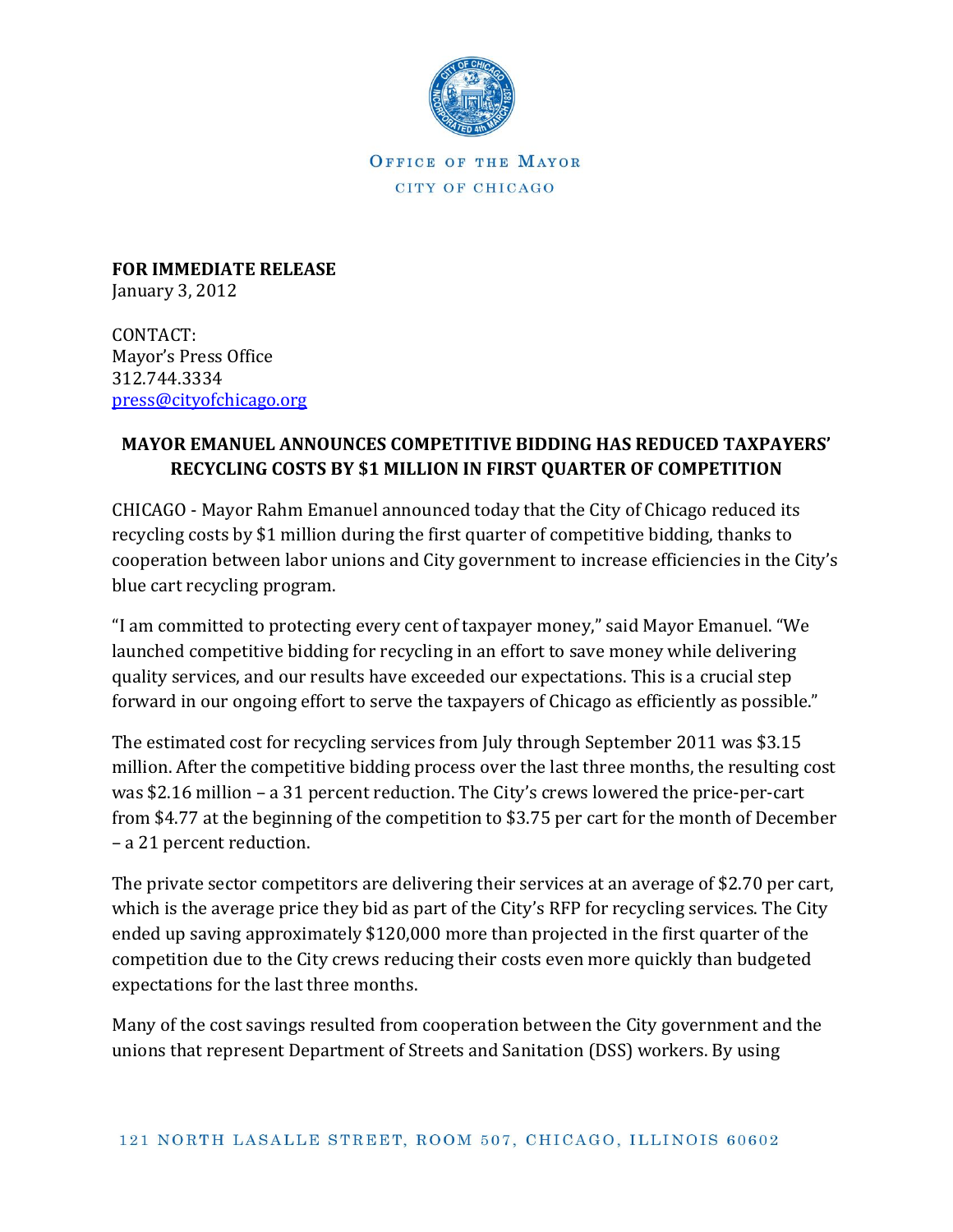

OFFICE OF THE MAYOR CITY OF CHICAGO

flexible scheduling, more efficient routes, and fewer crews, DSS was able to substantially reduce costs.

Mayor Emanuel has stated that competitive bidding in recycling is the first step toward extending the Blue Cart Recycling program throughout the City of Chicago. In 2012, more than 20,000 additional households will get recycling services, bringing the total households in the program to more than 260,000.

As part of the City's 2012 budget, Mayor Emanuel has indicated that competitive bidding will be used in other areas of City services, including tree trimming and curb and gutter replacement.

The recycling competition is between two private sector companies – Midwest Metal Management and Waste Management – and DSS workers. The city has been divided into six zones, four of which are being serviced by the private sector companies and two that are still serviced by City employees.

This spring, at the six-month interval, the City will again evaluate the recycling cost data and move forward with the best plan to provide recycling services for the City.

# # #